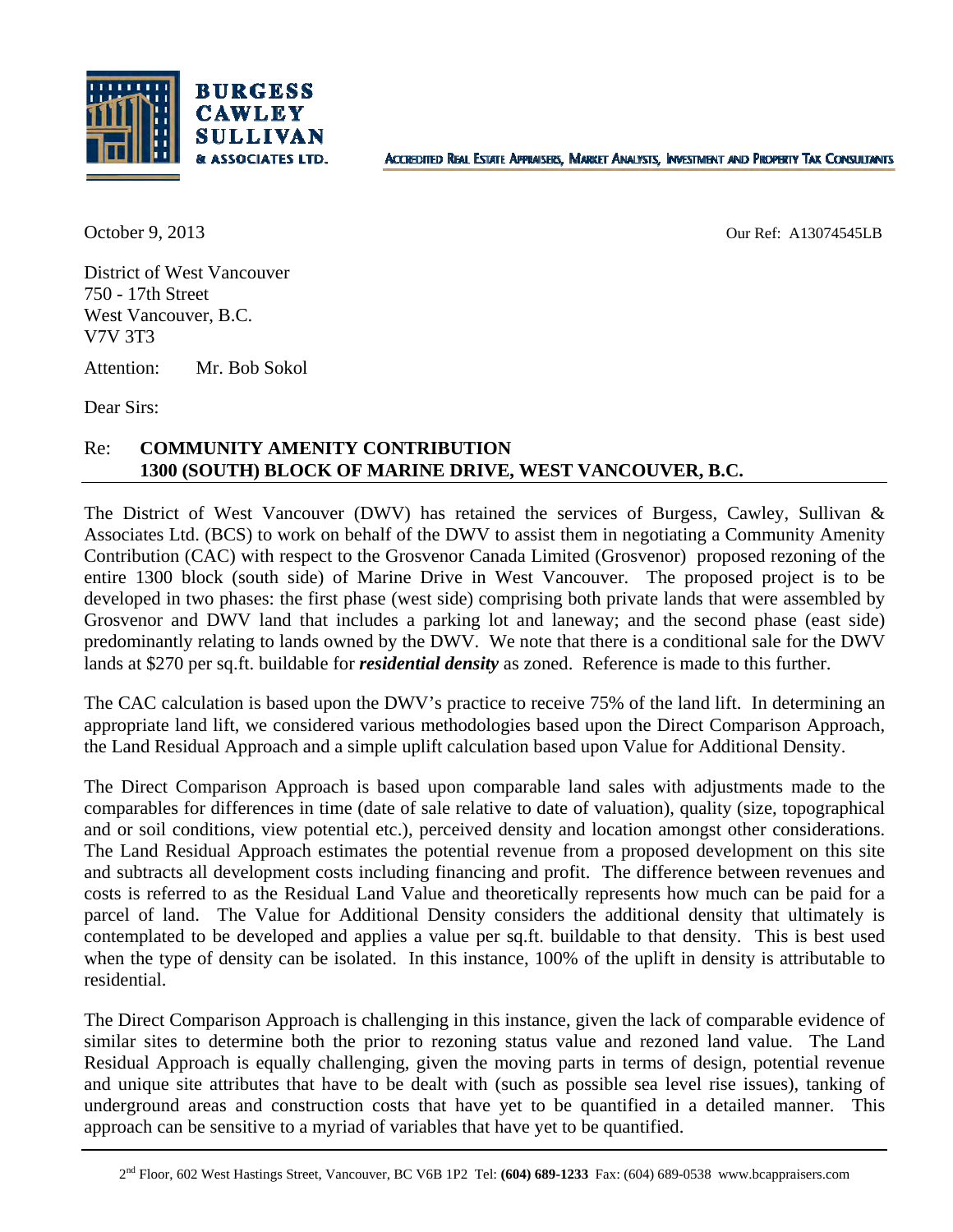## The advantages and disadvantages of the approaches are summarized below:

|                                                                    | <b>Advantages</b>                                                                                                                                       | <b>Disadvantages</b>                                                                                                                                                                                                          |
|--------------------------------------------------------------------|---------------------------------------------------------------------------------------------------------------------------------------------------------|-------------------------------------------------------------------------------------------------------------------------------------------------------------------------------------------------------------------------------|
| <b>Market Comparison</b><br>(existing zoning versus rezoned value) | Good indicator when existing zoning<br>comparables do not have assembly/<br>development potential and there are<br>good comparables sites as if rezoned | Market comparables represent<br>substantially smaller parcels and given<br>the uniqueness of the subject site, too many<br>subjective adjustments would be required<br>to quantify value by the Market Comparison<br>Approach |
| <b>Land Residual</b>                                               | Good indicator when development<br>plans are finalized and costs of<br>development are known                                                            | Sensitive to a myriad of assumptions pertaining to<br>the development, particularly when certain variables<br>are unknown or difficult to quantify in the earlier<br>stages of development                                    |
| <b>Value for Additional Density</b><br>(direct comparison)         | Good indicator when additional<br>density relates to one type of use<br>(in this case residential)<br>Limited variables                                 | Comparables for the one type of use for the<br>additional density may be difficult to isolate<br>given locational considerations and mixed use<br>nature                                                                      |

The methodology in this case that is most applicable is the Value for Additional Density Approach. It is based upon the assumption that 100% of the lift between the assumed base density "existing zoning" at 1.35 F.S.R. and the likely approved density in the magnitude of 2.94 F.S.R., is for residential use.

As discussed above, the conditional sale for the DWV lands at \$270 per buildable sq.ft. for residential density as zoned perhaps offers the best example, with this price reflecting the unique attributes of this location. This pending transaction was approved and executed in March, 2012. Land values have remained relatively stable over this time period. Larger higher end condominium projects, such as Three Harbour Green fronting Coal Harbour and the Private Residences at Hotel Georgia, both in downtown Vancouver, had significant price reductions to motivate sales over the past 10 months. The anticipated revenue for a proposed development directly impacts the land price. Pricing for high end condominiums is obviously impacted by location, quality, size and layout. These projects target the local and international luxury market, similar to that anticipated for the subject. These projects had transactions in the \$1,500 to \$1,800 per sq.ft range several years earlier with recent transactions in the \$1,100 to \$1,300 per sq.ft. range on average. This suggests at best, the land market for sites proposed to be developed with higher end product is similar to (and likely lower than) values a year or two ago. In this regard, \$270 per sq.ft. buildable for the residential density represents an attractive price relative to current market activity for the end product.

Applying \$270 per sq.ft. buildable to 100% of the increase in density over and above a base F.S.R. of 1.35 produces a *total* land lift of close to \$15,448,000, with 75% of this attributable to DWV. This would realize a CAC to the DWV of \$*11,586,000*.

These calculations are shown on the chart overleaf.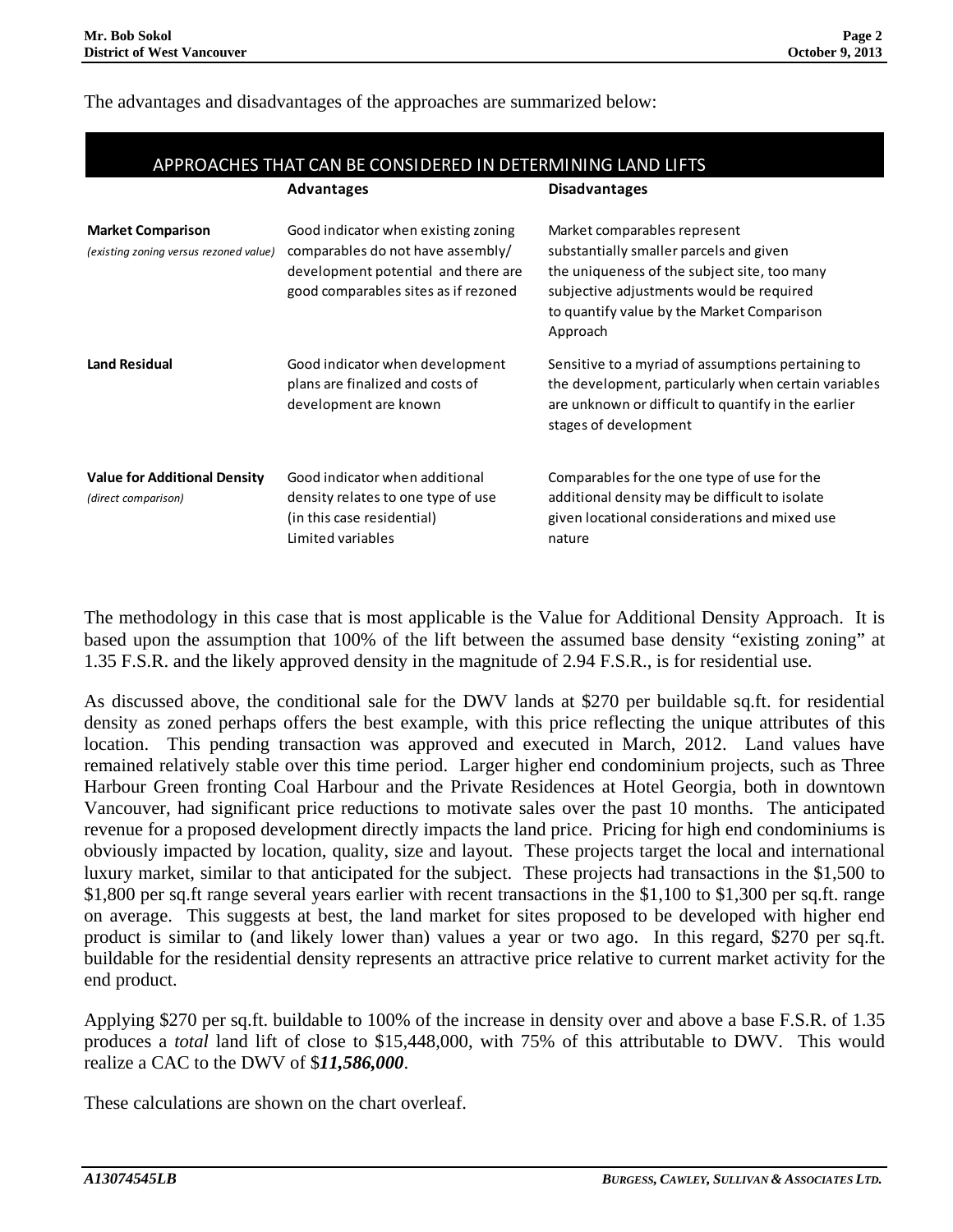| Lift as it Relates to Increase in Density |  |  |
|-------------------------------------------|--|--|
|-------------------------------------------|--|--|

| <b>FAR Base</b><br><b>FAR Rezoned</b> | 1.35<br>2.94 |                      |
|---------------------------------------|--------------|----------------------|
| Net Increase in FAR                   | 1.59         |                      |
| Assume 100% Residential               |              |                      |
| Site Area                             | 35,984       | sq.ft.               |
| Increase in FAR                       | 1.59         |                      |
| Total Buildable Lift                  | 57,215       | sq.ft.               |
| Value of Rezoned Land                 | \$270        | (purely residential) |
| Land Lift                             | \$15,448,050 |                      |
| 75% to DWV                            | \$11,586,038 |                      |
| <b>Recommended CAC Rounded</b>        | \$11,586,000 |                      |

In order to consider the reasonableness of residential land at \$270 per sq.ft. buildable, we note that land transactions on the West Side of Vancouver, at U.B.C., and in West Vancouver for residential sites to be developed with predominantly high end residential use have sold generally between \$216 and \$240 per sq.ft. buildable. The Mercedes Benz site at 1395 West Broadway sold for a higher land price; this sale has been cited by many local developers as aggressive – there is some short term holding potential and the ability to achieve higher density which would average the land cost down. An off-shore buyer was involved. Sites at U.B.C. have sold at a lower price but often involve participation of revenue with the developer. A recent trade that closed in February, 2013 in West Vancouver, at 1495 Clyde Avenue, was at \$217 per sq.ft. buildable for a much smaller site of 6,832 sq.ft. based upon a maximum F.S.R. of 1.75. It is noted that there are additional costs to achieve density over 1.0 F.S.R. and the developer might not maximize density given that a density above 1.4 to 1.5 F.S.R. might trigger more onerous parking. The potential lower density and cost associated with buying density over 1.0 F.S.R. would reflect a higher price per sq.ft. buildable. Notwithstanding the locational consideration, a smaller site with lower density would reflect a higher price per sq.ft. buildable than a larger site at a higher density, all other factors being equal.

It is thus our opinion that the best example of land value for the uplift in density is that which was paid for the DWV lands at \$270 per sq.ft. buildable.

The recommended CAC of *\$11,586,000* indicates just over *\$200 per sq.ft. buildable* for the *marginal or increase in density.* This figure is well in excess of any figures negotiated in the City of Vancouver. Typically, this ranges from \$45.00 to \$75.00 per sq.ft. buildable for mixed use sites and upwards of \$150 per sq.ft. buildable for a view site to be developed with 100% residential. Several large proposed redevelopments indicate CAC on the increased density at figures well below this. For instance, Shannon Mews at 7101-7201 Granville Street in Vancouver, comprises a new development on a site area of 434,230 sq.ft. The total CAC contribution did include an allocation towards heritage restoration and the CAC per sq.ft. of increased density reflected \$69.00. At Arbutus Centre, the CAC negotiated in 2011 was at \$64.00 per sq.ft. buildable, with an increase in density of over 700,000 sq.ft. In downtown Vancouver, Telus Garden indicated approximately \$58.00 per sq.ft. buildable on an increased residential density, and in the 1200 block of Howe Street, the CAC negotiated, including an affordable housing fund and heritage density transfer in excess of 10%, was in the magnitude of \$73.00 per sq.ft. buildable for close to 100,000